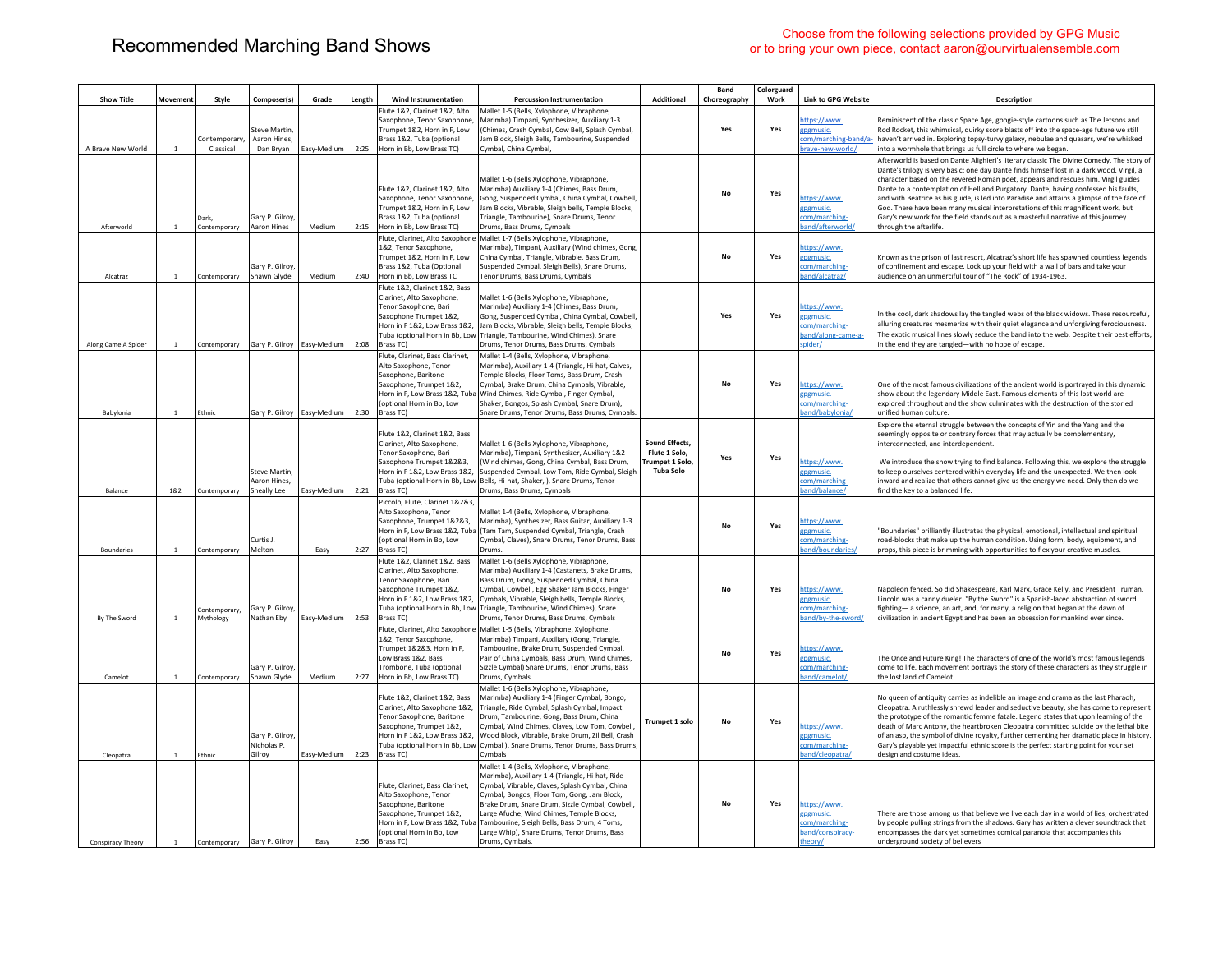| <b>Show Title</b>      | Movement       | Style                      | Composer(s)                                                 | Grade               | Length | <b>Wind Instrumentation</b>                                                                                                                                                                                  | <b>Percussion Instrumentation</b>                                                                                                                                                                                                                                                                                                                                                                     | Additional                                         | <b>Band</b><br>Choreography | Colorguard<br>Work | <b>Link to GPG Website</b>                                                           | Description                                                                                                                                                                                                                                                                                                                                                                                                                                                                                                                 |
|------------------------|----------------|----------------------------|-------------------------------------------------------------|---------------------|--------|--------------------------------------------------------------------------------------------------------------------------------------------------------------------------------------------------------------|-------------------------------------------------------------------------------------------------------------------------------------------------------------------------------------------------------------------------------------------------------------------------------------------------------------------------------------------------------------------------------------------------------|----------------------------------------------------|-----------------------------|--------------------|--------------------------------------------------------------------------------------|-----------------------------------------------------------------------------------------------------------------------------------------------------------------------------------------------------------------------------------------------------------------------------------------------------------------------------------------------------------------------------------------------------------------------------------------------------------------------------------------------------------------------------|
|                        |                |                            |                                                             |                     |        | Flute 1&2. Clarinet 1&2. Bass                                                                                                                                                                                | Mallet 1-6 (Bells Xylophone, Vibraphone,                                                                                                                                                                                                                                                                                                                                                              |                                                    |                             |                    |                                                                                      |                                                                                                                                                                                                                                                                                                                                                                                                                                                                                                                             |
| Coven                  | $\overline{1}$ | Dark<br>Contemporary       | Gary P. Gilroy                                              | Medium-<br>Advanced | 2:54   | Clarinet. Alto Saxophone 1&2<br><b>Tenor Saxophone, Bari</b><br>Saxophone Trumpet 1&2&3.<br>Horn in F1&2. Low Brass 1&2.<br>Brass TC)                                                                        | Marimba) Auxiliary 1-4 (Castanets, Brake Drums,<br>Bass Drum, Gong, Suspended Cymbal, hi-hat,<br>China Cymbal, Cowbell, Jam Blocks, Finger<br>Cymbals, Temple Blocks, Triangle, Tambourine,<br>Tuba (optional Horn in Bb, Low Wind Chimes), Snare Drums, Tenor Drums, Bass<br>Drums, Cymbals                                                                                                          | <b>Flute Solo</b>                                  | Yes                         | Yes                | https://www.<br>gpgmusic.<br>com/marching-<br>and/the-coven/                         | A full moon, a dark forest, a cloaked gathering. Both sinister and heart-wrenching, Gary<br>weaves a tale of ambiguity; are our witches tragically misunderstood or a malevolent<br>force?                                                                                                                                                                                                                                                                                                                                  |
| Dead Men Tell No Tales | $\overline{1}$ | Nautical.<br>Contemporary  | Gary P. Gilroy                                              | Medium              | 2:29   | Flute 1&2, Clarinet 1&2, Alto<br>Saxophone, Tenor Saxophone,<br>Trumpet 1&2, Horn in F 1&2,<br>Low Brass 1&2. Tuba (optional<br>Horn in Bb, Low Brass TC)                                                    | Mallet 1-6 (Bells Xylophone, Vibraphone,<br>Marimba) Auxiliary 1-4 (Claves, Bass Drum, Gong,<br>Suspended Cymbal, China Cymbal, Cowbell, Jam<br>Blocks, Vibrable, Sleigh bells, Temple Blocks,<br>Triangle, Tambourine, Wind Chimes), Snare<br>Drums, Tenor Drums, Bass Drums, Cymbals                                                                                                                | <b>Baritone Solo</b>                               | Yes                         | Yes                | https://www.<br>gpgmusic.<br>:om/marching-<br>and/dead-men-tell-<br><b>10-tales</b>  | Pirate-lore has never been more popular and Gary's newest installment is truly epic!<br>"Dead Men Tell No Tales" paints a much darker picture of the marauders, pushing your<br>audience right off the plank at the end. If you are considering any nautical journey this<br>fall, listen to this first!                                                                                                                                                                                                                    |
| El Diablo de las Lomas | <sup>1</sup>   | Jazz, Latin                | Gary P. Gilroy,<br>David<br>Whitman, Kyle<br>Zive           | Medium              | 2:14   | Flute, Clarinet, Alto Sax, Tenor<br>Sax. Trumnet 1&2&3. Horn in<br>F. Low Brass 1&2&3. Tuba<br>(Optional Horn in Bb, Low<br>Brass TC)                                                                        | Mallet 1-4 (Bells, Chimes, Xylophone, Vibraphone,<br>Marimba), Timpani, Auxiliary 1&2 (Castanets,<br>Suspended Cymbal, Bass Drum, Toms, Splash<br>Cymbal, China Cymbal, Triangle, Snare drum),<br>Snare Drums, Tenor Drums, Bass Drums, Cymbals.                                                                                                                                                      |                                                    | Yes                         | Yes                | ittps://www.<br>gpgmusic.<br>com/marching-<br>band/el-diablo-de-las-<br><u>omas/</u> | Gary Gilroy is famous for his hot Latin shows and this one is yet another scorcher. If<br>you're looking for a twist on the classic Latin marching band show, look no further!                                                                                                                                                                                                                                                                                                                                              |
| Every Which Way        | <sup>1</sup>   | Contemporary               | Gary P. Gilroy                                              | Medium              | 2:27   | Flute, Clarinet, Alto Sax, Tenor<br>Sax, Trumpet 1&2, Horn in F,<br>Horn in Bb, Low Brass TC)                                                                                                                | Mallet 1-6 (Bells Xylophone, Vibraphone,<br>Marimba) Auxiliary 1-4 (Bass Drum, Gong,<br>Suspended Cymbal, China Cymbal, Cowbell, Jam<br>Blocks, Temple Blocks, Triangle, Tambourine,<br>Low Brass 1&2, Tuba (Optional Wind Chimes), Snare Drums, Tenor Drums, Bass<br>Drums, Cymbals                                                                                                                  |                                                    | <b>No</b>                   | Yes                | ttps://www.<br>pgmusic.<br>com/marching-<br>band/every-which-<br>way/                | What a simple, effective idea! "Every Which Way" is a visual roadmap for your design<br>team to cleverly portray three dimensions via form, body and equipment. After<br>horizontal and vertical motion are explored, the audience is taken on a wild ride of<br>twists and turn as all directions collide in a kaleidoscope finale.                                                                                                                                                                                        |
| <b>Fallen Silent</b>   | <sup>1</sup>   | Contemporary,<br>Patriotic | Steve Martin,<br>Zeke David                                 | Medium-<br>Advanced | 2:45   | Flute 1&2. Clarinet 1&2&3.<br>Bass Clarinet, Alto Saxophone<br>1&2, Tenor Saxophone,<br>Baritone Saxophone, Trumpet<br>1&2&3, Horn in F 1&2, Low<br>Brass 1&2&3, Tuba (optional<br>Horn in Bb, Low Brass TC) | Mallet 1-6 (Bells Xylophone, Vibraphone,<br>Marimba) Auxiliary 1-4 (Mark Tree, Field Drum,<br>Bass Drum, Triangle, Suspended Cymbal, China<br>Cymbal Crash Cymbal, Gong, Tom, Splash Cymbal,<br>Sizzle Cymbal, Tambourine, Ride Cymbal, Zil-Bell,<br>Femple Blocks, Marching Machine), Snare Drums,<br>Tenor Drums, Bass Drums, Cymbals                                                               | <b>Trumpet 1 Solo</b>                              | <b>No</b>                   | Yes                | https://www.<br>epemusic.<br>com/marching-<br>band/fallen-silent/                    | Paying homage to our fallen heroes with literal moments of silence throughout, this<br>humble tapestry of service songs and hymns pays the utmost respect to our men and<br>women in arms.                                                                                                                                                                                                                                                                                                                                  |
| Gates                  | <sup>1</sup>   | Contemporary               | Gary P. Gilroy,<br>Aaron Hines                              | Medium              | 3:38   | Flute 1&2. Clarinet 1&2&3.<br>Alto Saxophone, Tenor<br>Saxophone, Trumpet 1&2&3,<br>Horn in F 1&2, Low Brass 1&2,<br>Tuba (optional Horn in Bb, Low<br>Brass TC)                                             | Mallet 1-7 (Bells Xylophone, Vibraphone,<br>Marimba), Auxiliary 1-4 (Gond, Triangle,<br>Suspended Cymbal, Wind Chimes, Ride Cymbal,<br>inger Cymbal, Claves, China Cymbal, Bass Drum,<br>Hi-hat, Vibrable, Cowbell, Jam Block, Zil Bell,<br>Tambourine) Snare Drums, Tenor Drums, Bass<br>Drums, Cymbals.                                                                                             |                                                    | <b>No</b>                   | Yes                | https://www.<br>gpgmusic.<br>com/marching-<br>band/the-gates/                        | The Gates alludes to the tradition of Japanese torii gates, traditionally found at the<br>entrance of or within a Shinto shrine. It symbolically marks the transition from the<br>profane to the sacred.                                                                                                                                                                                                                                                                                                                    |
| Ice                    | $\overline{1}$ | Contemporary               | Gary P. Gilroy                                              | Easy                | 2:30   | Flute, Clarinet, Bass Clarinet,<br>Alto Saxophone, Tenor<br>Saxophone, Baritone<br>Saxophone, Trumpet 1&2,<br>(optional Horn in Bb. Low<br>Brass TC)                                                         | Mallet 1-6 (Bells, Chimes, Xylophone, Vibraphone,<br>Marimba) Synthesizer, Auxiliary 1-4 (Wind<br>Chimes, Vibrable, Break Drum, Suspended<br>Cymbal, Gong, Triangle, Shaker, Claves<br>Fambourine, China Cymbal, Floor Tom, Bass<br>Horn in F, Low Brass 1&2, Tuba Drum, Wood Block, Hi-hat, Sleigh Bells, Ride<br>Cymbal, Cowbell, Splash Cymbal), Snare Drums,<br>Tenor Drums, Bass Drums, Cymbals. |                                                    | <b>No</b>                   | Yes                | https://www.<br>gpgmusic.<br>com/marching-<br>and/ice/                               | Conjuring visions of glassy, blue and white sculptures of natural beauty, Gary has again<br>brought us a stunning yet playable piece in "Ice". The relentless opener builds upon<br>itself, as the freezing process leads to a dramatic halt. The geometric beauty of ice<br>crystals, growing exponentially and sculpting breathtaking formations is portrayed<br>through dark, obstinate driven mallet effects in the middle portion, before the heat<br>intensifies, liquefying to the end in a flood of aquatic energy! |
| Immortal               |                | Contemporary,<br>Dark      | Steve Martin.<br>Zeke David                                 | Advanced            | 2:15   | Flute 1&2. Clarinet 1&2. Bass<br>Clarinet. Alto Saxophone 1&2<br>Tenor Saxophone, Baritone<br>Saxophone, Trumpet 1&2&3,<br>Horn in F 1&2, Low Brass<br>1&2&3, Tuba (optional Horn in<br>Bb, Low Brass TC)    | Mallet 1-6 (Bells, Xylophone, Vibraphone,<br>Marimba, Crotales), Synthesizer, Auxiliary 1-4<br>(Mark Tree, Bass Drum, Low Tom, Tam Tam,<br>Suspended Cymbal, Snare Drum, Sizzle Cymbal,<br>Triangle, Ride Cymbal, Tenor drum, Temple<br>Blocks, Earth Plate, Low Tom, China Cymbal,<br>Splash Cymbal, Tambourine, Zil Bell, Impact<br>Drum), Snare Drums, Tenor Drums, Bass Drums.                    | <b>Bassoon</b> or<br>uphonium Solo,<br>Flute Solo. | No                          | Yes                | ittps://www.<br>gpgmusic.<br>:om/marching-<br>and/immortal/                          | The last shred of sun disappearing from the horizon, the creatures of the night begin to<br>stir, the ancient coffins creak open and the vampires awaken for another feeding in the<br>perpetual darkness of night. Represented by a rich, dark baritone solo throughout, the<br>vampires take the audience through their world as they not only feed, but multiply                                                                                                                                                         |
| In The Arena           | 1&2            | Classical.<br>Contemporary | <b>Steve Martin</b><br>Aaron Hines,<br>Kyle Zive            | Easy-Medium         | 2:30   | Flute, Clarinet, Bass Clarinet,<br>Alto Saxophone, Tenor<br>Saxophone, Baritone<br>Saxophone, Trumpet 1&2,<br>(optional Horn in Bb, Low<br>Brass TC)                                                         | Mallet 1-4 (Bells, Xylophone, Vibraphone,<br>Marimba, Suspended Cymbals, Brake Drum, Low<br>Tom), Synthesizer, Auxiliary (Splash Cymbal,<br>Horn in F. Low Brass 1&2. Tuba China Cymbal, Bass Drum, Gong, Triangle, Wind<br>Chimes, Hi-hat), Snare Drums, Tenor Drums, Bass<br>Drums.                                                                                                                 |                                                    | No                          | Yes                | https://www.<br>gpgmusic.<br>com/marching-<br>band/in-the-arena/                     | A timeless story of a gladiators rigorous journey through life. Relive the glory of<br>marching into the Coliseum for the first time then immediately being forced into<br>battle. The show writer, Steve, perfectly captures the drama of the fallen warrior and<br>concerned lover. We conclude our journey with the epic redemption of earning<br>freedom through victory.                                                                                                                                               |
| In Three Words         | $\mathbf{1}$   | Contemporary               | <b>Steve Martin</b><br><b>Blair Williams</b><br>Aaron Hines | Easy-Medium         | 2:40   | Piccolo, Flute, Clarinet 1&2,<br>Bass Clarinet, Alto Saxophone,<br>Tenor Saxophone, Bari<br>Saxophone Trumpet 1&2&3,<br>(optional Horn in Bb, Low<br>Brass TC)                                               | Mallet 1-4 (Bells, Vibraphone, Marimba) Auxiliary<br>(Suspended Cymbal, Wind Chimes, Ride Cymbal,<br>Horn in F. Low Brass 1&2. Tuba Bass Drum, Brake Drum, Tam Tam, Triangle).<br>Synth, Snare Drums, Tenor Drums, Bass Drums,<br>Cymbals.                                                                                                                                                            | <b>Includes Voice</b><br>Overs                     | No                          | Yes                | https://www.<br>gpgmusic.<br>com/marching-<br>band/in-three-words/                   | You can deliver a powerful message with just three words. It can cause hope, deepen<br>love, or resolve conflict                                                                                                                                                                                                                                                                                                                                                                                                            |
| Mana Tiki              | <sup>1</sup>   | Contemporary<br>Ethnic     | Gary P. Gilroy                                              | Medium              | 2:10   | Flute, Clarinet, Alto Sax, Tenor<br>Sax, Trumpet 1&2, Horn in F,<br>Horn in Bb, Low Brass TC)                                                                                                                | Mallet 1-6 (Bells, Vibraphone, Marimba, Chimes,<br>Xylophone, Conch Shell) Auxiliary 1-4 (Impact<br>Drum, Bass Drum, Wind chimes, Jam blocks,<br>Claves, Temple Blocks, Suspended Cymbals,<br>Vibrable, Gong, Sleigh Bells, Large Floor Tom, Hi-<br>Low Brass 1&2, Tuba (Optional Hat, Triangle) Snare Drums, Tenor Drums, Bass<br>Drums, Cymbals                                                     | Vocals from<br>Winds                               | Yes                         | Yes                | https://www.<br>gpgmusic.<br>com/marching-<br><u>)and/mana-tiki/</u>                 | "Mana" is a form of a spiritual energy and healing power. For centuries, many have<br>believed that the Hawaiian islands hold strong mana. Reflective through nature,<br>recreation, war, and celebration, "Mana Tiki" explores all things Hawaiian in an<br>engaging way.                                                                                                                                                                                                                                                  |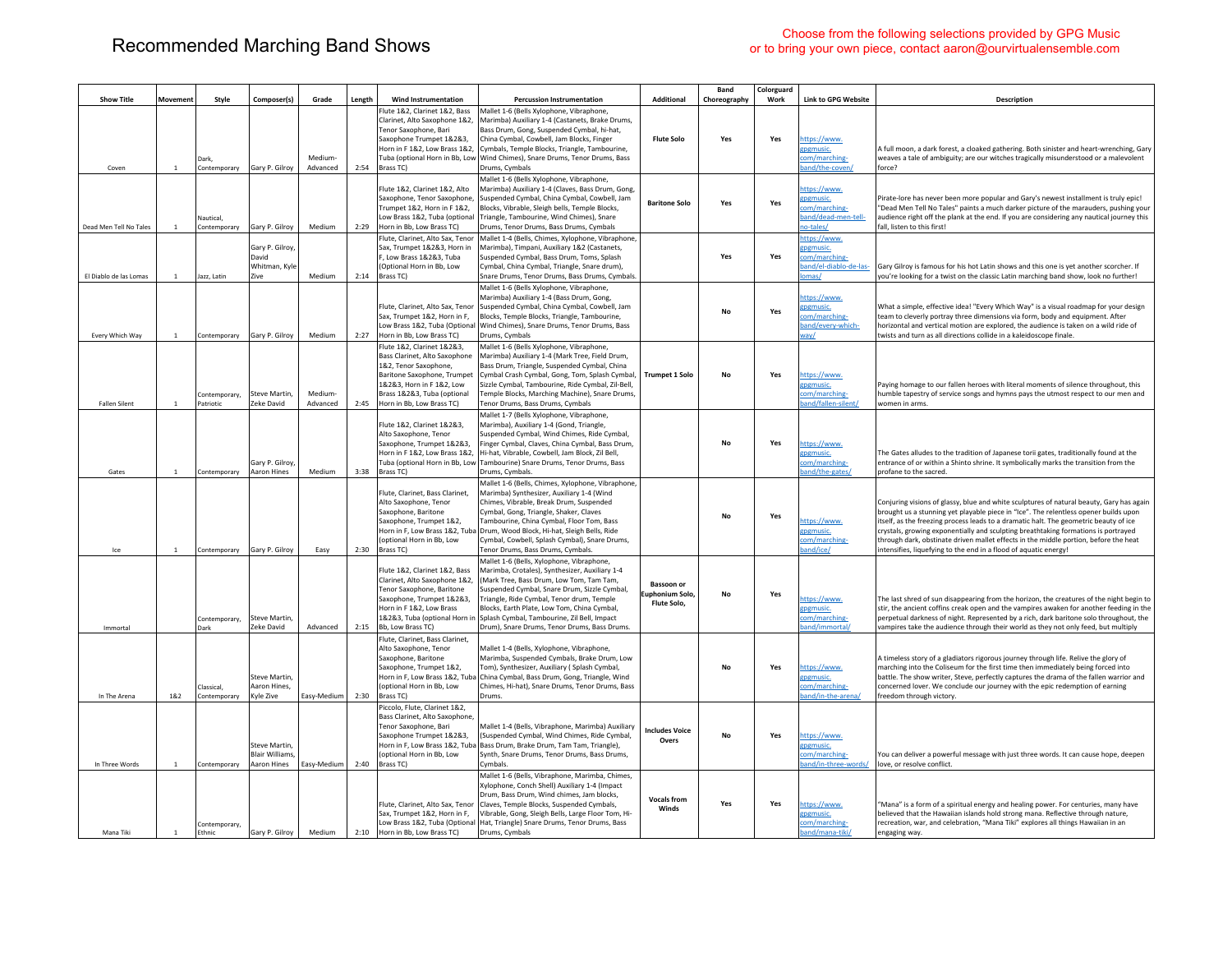## Choose from the following selections provided by GPG Music<br>
Choose from the following selections provided by GPG Music<br>
Choose from the following selections provided by GPG Music<br>
Choose from the following selections provi or to bring your own piece, contact aaron@ourvirtualensemble.com

| <b>Show Title</b>                     | Movement       | Style                         | Composer(s)                                      | Grade               | Length | <b>Wind Instrumentation</b>                                                                                                                                                   | <b>Percussion Instrumentation</b>                                                                                                                                                                                                                                                                                                                                                                                                              | <b>Additional</b>                                             | Band<br>Choreography | Colorguard<br>Work | <b>Link to GPG Website</b>                                                                        | <b>Description</b>                                                                                                                                                                                                                                                                                                                                                                                                                                                                                                                                                                                                                          |
|---------------------------------------|----------------|-------------------------------|--------------------------------------------------|---------------------|--------|-------------------------------------------------------------------------------------------------------------------------------------------------------------------------------|------------------------------------------------------------------------------------------------------------------------------------------------------------------------------------------------------------------------------------------------------------------------------------------------------------------------------------------------------------------------------------------------------------------------------------------------|---------------------------------------------------------------|----------------------|--------------------|---------------------------------------------------------------------------------------------------|---------------------------------------------------------------------------------------------------------------------------------------------------------------------------------------------------------------------------------------------------------------------------------------------------------------------------------------------------------------------------------------------------------------------------------------------------------------------------------------------------------------------------------------------------------------------------------------------------------------------------------------------|
| Maya                                  | <sup>1</sup>   | Contemporary,<br>Ethnic       | Gary P. Gilroy                                   | Medium              | 2:45   | Flute 1&2. Clarinet 1&2&3.<br>Alto Saxophone, Tenor<br>Saxophone, Trumpet 1&2&3,<br>Horn in F 1&2, Low Brass 1&2,<br>Brass TC)<br>Flute, Clarinet, Alto Sax, Tenor            | Mallet 1-6 (Bells Xylophone, Vibraphone,<br>Marimba) Auxiliary 1-4 (Temple Blocks, Claves,<br>Shekere, Large Impact Drum, Hi-hat, China<br>Cymbal, 2 Large Floor Toms, Brake Drum Vibrable,<br>Tuba (optional Horn in Bb, Low Tambourine, Wood Block, Bass Drum, Gong),<br>Snare Drums, Tenor Drums, Bass Drums, Cymbals<br>Mallet 1-7 (Bells, Xylophone, Vibraphone,                                                                          | <b>Trumpet 1 Solo</b><br><b>Trumpet 2 Solo</b><br>Horn 1 Solo | Yes                  | Yes                | https://www.<br>gpgmusic.<br>com/marching-<br>Jand/maya<br>nttps://www.                           | The Maya Empire, centered in the tropical lowlands of what is now Guatemala,<br>reached the peak of its power and influence around the sixth century A.D. The Maya<br>excelled at agriculture, pottery, hieroglyph writing, calendar-making and mathematics,<br>and left behind an astonishing amount of impressive architecture and symbolic<br>artwork. Scholars continue to debate what might have caused the dramatic fall of this<br>brilliant civilization. This percussive, richly-harmonic musical chronicle of the rise and<br>fall of the Mayans is ready to plug-in ambitious set design, costumes and character<br>development. |
| <b>Mediterranean Rhythms</b>          | $\overline{1}$ | <b>Fthnic</b>                 | Gary P. Gilroy,<br>Shawn Glyde                   | Medium-<br>Advanced | 2:45   | Sax. Trumpet 1&2. Horn in F<br>1&2, Low Brass 1&2, Tuba<br>(Ontional Horn in Bb. Low<br>Brass TC)                                                                             | Marimba),, Auxiliary 1&2 (Wind chimes, Gong,<br>China Cymbal, Triangle, Vibrable, Calves, Brake<br>Drum, Bass Drum, Suspended Cymbal, Castanets),<br>Snare Drums, Tenor Drums, Bass Drums, Cymbals                                                                                                                                                                                                                                             | Low Brass 1 Solo.<br>Trumpet 1 solo.<br>Trumpet 2 solo        | No                   | Yes                | pgmusic.<br>om/marching-<br>band/mediterranean-<br>rhythms/                                       | Using provocative melodies and sultry rhythmic variations, this fiery show evokes the<br>spirit of the cultures surrounding the Mediterranean Sea.                                                                                                                                                                                                                                                                                                                                                                                                                                                                                          |
| Olympus                               | $\overline{1}$ | Contemporary,<br>Mythology    | Gary P. Gilroy<br>Shawn Glyde,<br>Nate Bourg     | Medium              | 3:00   | Flute 1&2, Clarinet 1&2, Alto<br>Saxophone, Tenor Saxophone,<br>Trumpet 1&2&3, Horn in F<br>182. Low Brass 182. Tuba<br>(optional Horn in Bb, Low<br>Brass TC)                | Mallet 1-6 (Various Auxiliary instruments, Bells,<br>Xylophone, Vibraphone, Marimba), Auxiliary 1-4<br>(Bass Drum, Echo Tree, Wind Chimes, Tam Tam,<br>China Cymbal, Metallic Shakers, Congas,<br>Tambourine, Triangle, Suspended Cymbal,<br>Concert Toms, Ride Cymbal, Sizzle Cymbal, Brake<br>Drum), Snare Drums, Tenor Drums, Bass Drums,<br>Cymbals.                                                                                       | Flute 1 Solo.<br><b>Trumpet 1 Solo</b>                        | No                   | Yes                | ittps://www.<br>gpgmusic.<br>com/marching-<br>band/olympus/                                       | Greek and Roman mythology has entranced hundreds of generations in it's epic<br>narratives of gods, heroes and landscapes. Encompassing moral, natural, and spiritual<br>consequence, the gods of Olympus reigned supreme over daily life for centuries. Gary's<br>monumental production brilliantly weaves ethnic Mediterranean harmonies with the<br>majesty, beauty and fury of mythologies most enduring god-myths.                                                                                                                                                                                                                     |
| Paisaies De Espana                    | $\overline{1}$ | <b>Fthnic</b>                 | Steve Martin,<br>Aaron Hines.<br>Jon Brill       | Medium<br>Advanced  | 2:20   | Flute, Clarinet, Alto Sax, Tenor<br>Sax, Trumpet 1&2&3, Horn in<br>F, Low Brass 1&2&3, Tuba<br>(Optional Horn in Bb, Low<br>Brass TC)                                         | Mallet 1-4 (Bells, Chimes, Xylophone, Vibraphone,<br>Marimba), Timpani, Auxiliary 1&2 (Suspended<br>Cymbal, Bass Drum, Cabasa, Congas, Agogo Bells<br>or Brake Drum). Snare Drums. Tenor Drums. Bass<br>Drums, Cymbals.                                                                                                                                                                                                                        | Trumpet 1 Solo.                                               | No                   | Yes                | ittps://www.<br>gpgmusic.<br>com/marching-<br>and/paisajes-de-<br>espana-landscapes-of-<br>spain/ | Take your audience on a journey through the magnificence of Spain, including the<br>Romance of the Basque Country and the infamous running of the bulls.                                                                                                                                                                                                                                                                                                                                                                                                                                                                                    |
| Picture This                          | $\,$ 1         | Classical                     | Steve Martin,<br>Aaron Hines.<br>Dan Bryan       | Easy-Medium         | 2:30   | Flute, Clarinet, Alto Sax, Tenor<br>Sax, Trumpet 1&2, Horn in F,<br>Horn in Bb, Low Brass TC)                                                                                 | Mallet 1-6 (Bells Xylophone, Vibraphone,<br>Marimba), Synth, Bass Guitar, Auxiliary 1-3 (Bass<br>Drum, Gong, Suspended Cymbal, China Cymbal,<br>Low Brass 1&2, Tuba (Optional Triangle, Chimes, Wind Chimes), Snare Drums,<br>Tenor Drums, Bass Drums, Cymbals                                                                                                                                                                                 | Trumpet 1 solo<br>Horn Solo, Low<br><b>Brass 1 Solo</b>       | No                   | Yes                | ttps://www.<br>gpgmusic.<br>om/marching-<br>and/picture-this/                                     | Photos have become humanity's diary. A roadmap we can use to connect the dots of<br>our arrival. In "Picture This", Steve artfully creates a contemporary setting of<br>"Mussorgskys" magnum opus as a clever soundtrack for the photographic age. Add<br>shutter sound effects, flash cubes, hollow frames, iconic photos and finally "snapshot"<br>moments with your band to bring a fresh new look to this masterful piece of music.                                                                                                                                                                                                     |
| <b>Rise of the Samurai</b><br>Warrior | <sup>1</sup>   | Ethnic                        | Gary P. Gilroy,<br>Shawn Glyde                   | Medium              | 3:15   | Flute, Clarinet, Alto<br>Saxophone, Tenor Saxophone,<br>Trumpet 1&2&3. Horn in F,<br>Low Brass 1&2, Bass<br>Trombone, Tuba (optional<br>Horn in Bb, Low Brass TC)             | Mallet 1-7 (Bells, Chimes, Xylophone, Vibraphone,<br>Marimba), Timpani, Auxiliary 1&2 (Bamboo Wind<br>Chimes, Wind Chimes, Triangle, Suspended<br>Cymbal, Gong, Bass Drum, China Cymbal, Crash<br>Cymbal, Vibrable, Sleigh Bells, Claves, Brake<br>Drum, Propane Tank), Snare Drums, Tenor Drums,<br>Bass Drums, Cymbals                                                                                                                       | 2 separate<br>Trumpet 1<br>soloists,                          | <b>No</b>            | Yes                | ttps://www.<br>epemusic.<br>om/marching-<br>and/rise-of-the-<br>amurai-warrior/                   | This intense production celebrates the ancient Japanese warriors' culture of honor,<br>courage and discipline. Featuring original music, the show interprets the Samurai's<br>heroic history in three dramatic movements representing the most famous of Samurai<br>legend and code including the masterless Samurai, ways of the warrior, the art of the<br>sword, and death before dishonor.                                                                                                                                                                                                                                              |
| Romeo and Juliet Undead               | <sup>1</sup>   | Mythology                     | Gary P. Gilroy,<br>Shawn Glyde                   | Medium<br>Advanced  | 2:30   | Flute 1&2, Clarinet 1&2, Alto<br>Saxophone, Tenor Saxophone,<br>Trumpet 1&2&3, Horn in F<br>1&2, Low Brass 1&2, Bass<br>Trombone, Tuba (optional<br>Horn in Bb, Low Brass TC) | Mallet 1-6 (Bells Xylophone, Vibraphone,<br>Marimba), Timpani, Auxiliary (Wind chimes, Gong,<br>China Cymbal, Triangle, Bass Drum, Suspended<br>Cymbal, Floor Tom, Claves, Cow Bell, ), Snare<br>Drums, Tenor Drums, Bass Drums, Cymbals                                                                                                                                                                                                       |                                                               | <b>No</b>            | Yes                | https://www.<br>zpgmusic.<br>om/marching-<br>and/romeo-juliet-<br>ndead/                          | The most enduring and celebrated love story of all timeincomplete? Master<br>composer Gary P. Gilroy brings the long lost Act 3 to the stage as Juliet and her Romeo<br>finally see eternity together, undead. As the heartbeats slowly but surely reignite, our<br>star-crossed lovers are reanimated, recommitted and rebelling, 'til death (or undeath)<br>do they part! With the zombie culture still in full effect, this hugely clever spin on two<br>classics will have your students showing up early at band camp!                                                                                                                 |
| Seven Deadly Sins                     | <sup>1</sup>   | Mythology,<br>Contemporary    | Gary P. Gilroy                                   | Medium              | 2:30   | Flute 1&2, Clarinet 1&2, Alto<br>Saxophone, Tenor Saxophone.<br>Trumpet 1&2, Horn in F 1&2,<br>Low Brass 1&2, Tuba (optional<br>Horn in Bb, Low Brass TC)                     | Mallet 1-6 (Bells Xylophone, Vibraphone,<br>Marimba) Auxiliary 1-4 (Bass Drum, Ride Cymbal,<br>Gong, Suspended Cymbal, China Cymbal, Cowbell<br>Claves, Large Floor Tom, Brake Drum, Egg Shake,<br>Cabasa, Vibrable, Jam Blocks, Temple Blocks,<br>Triangle, Tambourine, Sleigh Bells), Snare Drums,<br>Tenor Drums, Bass Drums, Cymbals                                                                                                       |                                                               | No                   | Yes                | ittps://www.<br>gpgmusic.<br>com/marching-<br>band/seven-deadly-<br>ins/                          | The seven deadly sins have long been a source of inspiration for writers and artists,<br>from medieval works such as Dante Alighieri's Divine Comedy and Chaucer's<br>Canterbury Tales, to modern works such as the film Se7en. Gary has added his name to<br>the list with this relentless, at times even humorous narrative of SALIGIA.                                                                                                                                                                                                                                                                                                   |
| Shades of Red                         | <sup>1</sup>   | Latin                         | Adam Wilke<br>Mark<br>Hammons                    | Easy                | 2:36   | Flute, Clarinet 1&2, Alto<br>Saxophone, Tenor Saxophone,<br>Trumpet 1&2. Horn in F. Low<br>Brass 1&2, Tuba (optional<br>Horn in Bb, Low Brass TC)                             | Mallet 1-5 (Bells, Vibraphone, Xylophone,<br>Marimba) Timpani, Auxiliary 1&2 (Bass Drum,<br>Tam Tam, Suspended Cymbal, Splash Cymbal,<br>Concert Toms, Sizzle Cymbal, Brake drum, Temple<br>Blocks, China Cymbal) Snare Drums, Tenor Drums,<br>Bass Drums, Cymbals.                                                                                                                                                                            | <b>Trumpet 1 Solo</b>                                         | <b>No</b>            | Yes                | https://www.<br>gpgmusic.<br>com/marching-<br>and/shades-of-red/                                  | Prove that seeing "Red" can be a good thing! Full of bombastic Spanish intensity,<br>passion, and fire, this inventive production is not your run-of-the-mill Spanish show                                                                                                                                                                                                                                                                                                                                                                                                                                                                  |
| Signs                                 | <sup>1</sup>   | Space                         | <b>Steve Martin</b><br>Aaron Hines,<br>Dan Bryan | Medium              | 2:30   | Piccolo, Flute 1&2, Clarinet,<br>Alto Saxophone, Tenor<br>Saxophone, Trumpet 1&2,<br>(optional Horn in Bb, Low<br>Brass TC)                                                   | Mallet 1-6 (Bells, Xylophone, Vibraphone,<br>Marimba) Synthesizer, Auxiliary 1&2 (Suspended<br>Horn in F, Low Brass 1&2, Tuba Cymbal, Gong, Splash Cymbal, China Cymbal,<br>Triangle, Brake Drum, Bass Drum, Tam Tam),<br>Snare Drums, Tenor Drums, Bass Drums,                                                                                                                                                                                | <b>Trumpet 1 Solo</b>                                         | <b>No</b>            | Yes                | nttps://www.<br>zpgmusic.<br>.om/marching-<br>and/signs/                                          | Crop circles, lights in the sky, mysterious beingsfor thousands of years we have<br>documented reports of these unexplained phenomena. This driving show asks "what<br>if"?                                                                                                                                                                                                                                                                                                                                                                                                                                                                 |
| Stonehenge                            | $\overline{1}$ | Contemporary   Gary P. Gilroy |                                                  | Easy                | 3:20   | Flute, Clarinet 1&2, Alto<br>Saxophone, Tenor Saxophone,<br>Baritone Saxophone, Trumpet<br>Brass TC)                                                                          | Mallet 1-6 (Bells Xylophone, Vibraphone,<br>Marimba) Auxiliary 1-4 (Sleigh Bells, China<br>Cymbal, Impact Drum, Hi-hat, Bass Drum,<br>Suspended Cymbal, Triangle, Bongos, Blocks, Ride<br>Cymbal, Vibraslap, Wind Chimes, Splash Cymbal,<br>1&2, Horn in F, Low Brass 1&2, Cabasa, Snare Drum, Claves, Gong, Toms, 2 Floor<br>Tuba (optional Horn in Bb, Low Toms, Break Drum, Sleigh Bells), Snare Drums,<br>Tenor Drums, Bass Drums, Cymbals | <b>Trumpet 1 Solo</b>                                         | Yes                  | Yes                | https://www.<br>gpgmusic.<br>com/marching-<br>band/stonehenge/                                    | People have puzzled over Stonehenge for centuries, speculating and dreaming about it,<br>drawing and painting it, trying to make sense of it. This enigmatic wonder is the perfect<br>visual concept for marching band. Focusing on the changing of seasons, long believed<br>to related to Stonehenge's purpose, Gary's work brings out the dark, mysterious<br>qualities of the place and the people that created it.                                                                                                                                                                                                                     |